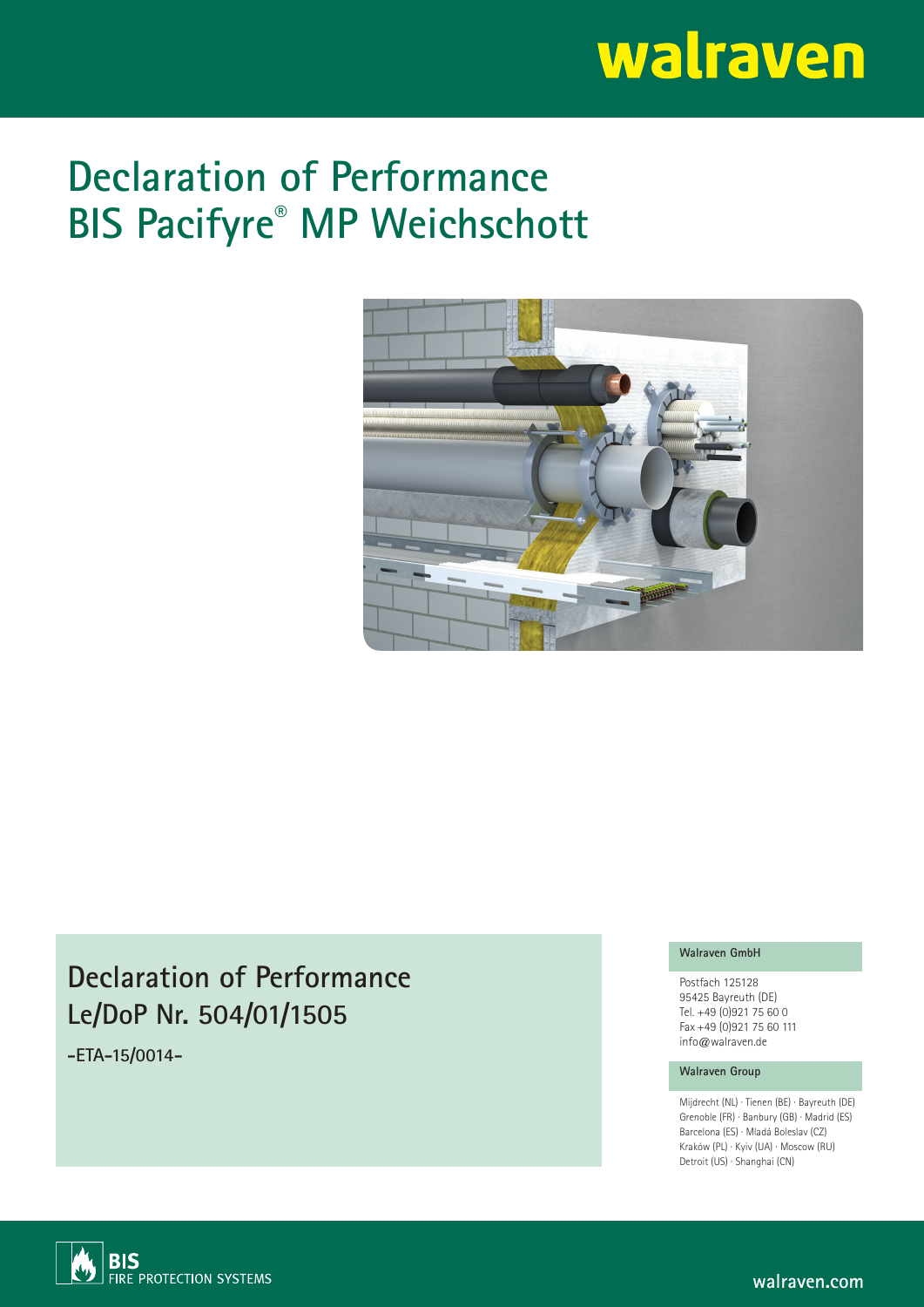

PASSIVER TECHNISCHER BRANDSCHUTZ

#### **Declaration of Performance**

According to Annex III of the Regulation (EU) Nr. 305 / 2011 for the construction product **ROKU® System MFS**

#### **Le/DoP Nr. 504/01/1505**

1. Unique identification code of the product-type:

#### **ETA-15/0014 - ROKU® System MFS-Kombischott**

2. Type, batch or serial number or any other element allowing identification of the construction product as required pursuant to Article 11 (4):

#### **Batch number, see product packaging**

3. Intended use or uses of the construction product, in accordance with the applicable harmonized technical specification, as foreseen by the manufacturer:

**ROKU® System MFS is used as a mixed penetration seal for cables and/or pipes of various materials. lt shuts openings in flexible and rigid wall constructions as well as in rigid ceiling constructions and safeguards the fire-resistance of the wall or the ceiling where they are penetrated by cables and/or pipes.** 

4. Name, registered trade name or registered trade mark and contact address of the manufacturer as required pursuant to Article 11 (5):

#### **Rolf Kuhn GmbH Jägersgrund 10 D-57339 Erndtebrück**

5. If applicable, name and contact address of the authorized representative whose mandate covers the tasks specified in Article 12(2):

#### **not relevant**

6. System or Systems of assessment and verification of constancy of performance of the construction product as set out in Annex V:

#### **System 1**

7 In case of the declaration of performance concerning a construction product covered by a harmonized standard :

#### **not relevant**

8. In case of the declaration of performance concerning a construction product for which an European Technical Assessment has been issued:

 **The notified body MPA Braunschweig, No 0761, has performed the initial inspection oft he factory and oft the factory production control and performs the continuous surveilance, assessment and approval of the factory production an a regular basis according System 1 and issued the following:** 

**Certificate of constancy of performance 0761 - CPR - 0435**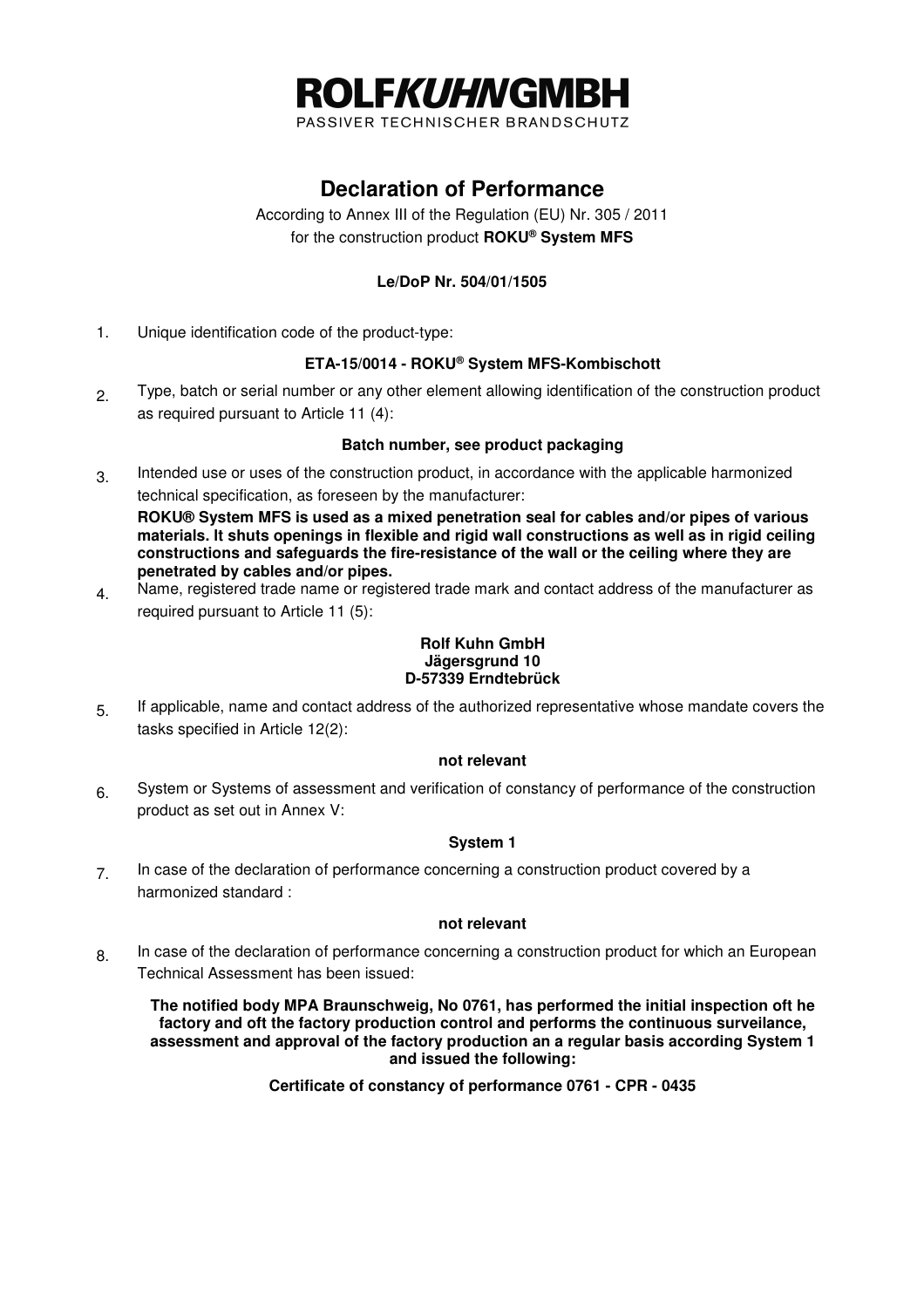# **ROLFKUHNGMBH**

PASSIVER TECHNISCHER BRANDSCHUTZ

#### 9. Declared performance

| <b>Essential characteristics</b>  | Performance            | <b>Harmonised technical</b><br>specification |
|-----------------------------------|------------------------|----------------------------------------------|
| Fire behavior                     |                        |                                              |
| - ROKU® MFC 100 airless           | Class E                |                                              |
| - ROKU® MFC 100 tv                | Class E                |                                              |
| - ROKU <sup>®</sup> Strip         | Class E                |                                              |
| - ROKU® MFP                       | Class F                | ETA-15/0014                                  |
| - Hardrock 040 / Hardrock II      | Class A1               |                                              |
| - ROKU® AWM II                    | Class E                |                                              |
| Release of dangerous substances   | no                     |                                              |
| Durability and serviceability     | use category Typ $Y_2$ |                                              |
| For exact details see ETA-15/0014 |                        |                                              |

10. The performance of the product identified in points 1 and 2 is in conformity with the declared performance in point 9. This declaration of performance is issued under the scole responsibility of the manufacturer identified in point 4.

Signed for and on behalf of the manufacturer by:

p.p. Jan Benner-Hensel, Quality Manager (Name and function))

Erndtebrück, 10.06.2015

(place and date of issue) (signature)

 $2$  . And  $\lfloor\omega\rfloor$